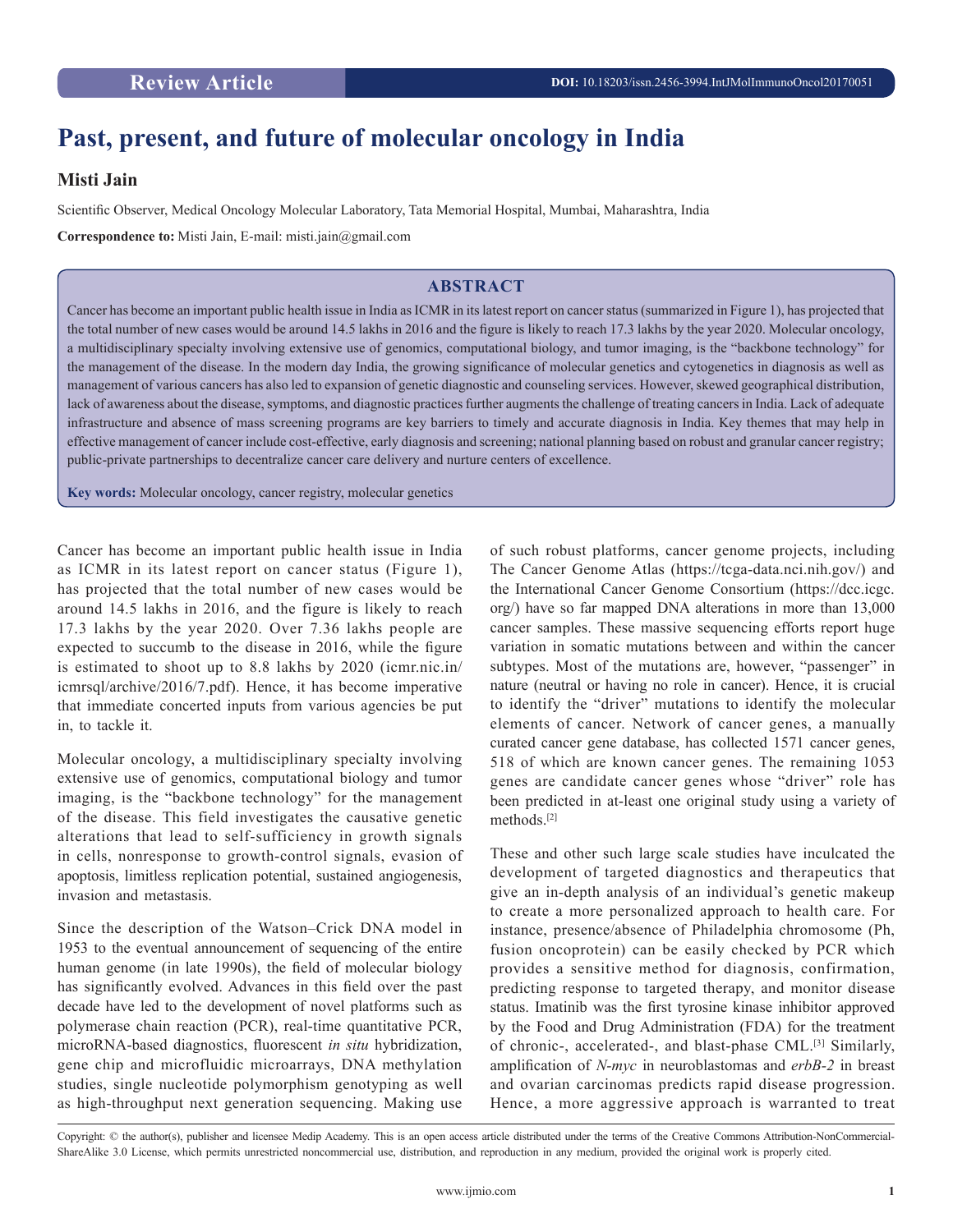patients with these amplified oncogenes. Molecular analysis of *ALK* gene rearrangements and its over-expression are used to determine treatment and prognosis of Non-small cell lung cancer and anaplastic large cell lymphoma.<sup>[4,5]</sup> Further, study of *BRCA1* and *BRCA2* gene mutations are used to determine the appropriate targeted therapy in ovarian cancer. Estrogen receptor/progesterone receptor status helps determining the hormone therapy in breast cancer.<sup>[6]</sup> Molecular analysis reports suggest that cetuximab and panitumumab have a favorable survival impact in patients with *KRAS* wild-type colorectal carcinoma (CRC); as CRC patients with mutated *KRAS* do not benefit from antiepidermal growth factor receptor therapy. In  $addition, cetuximab plus fluorouracil + leucovorin + oxaliplatin$ is more effective in achieving a greater response rate and lower risk of disease progression in *KRAS* wild-type than mutated *KRAS* CRC. Cetuximab plus fluorouracil + leucovorin + irinotecan (FOLFIRI) improves survival and response rate in *KRAS* wild-type compared with FOLFIRI alone.[7] Hence, molecular diagnosis has become increasingly important in dealing with cancer as such imperative information is being deciphered on the roles of specific genetic abnormalities in determining tumor behavior.

In the modern day India, the growing significance of molecular genetics and cytogenetics in diagnosis as well as management of various cancers has led to expansion of genetic diagnosis and counseling services. Medical genetics services are presently available in roughly 13 different premier cities of New Delhi, Lucknow, Vellore, Chandigarh, Hyderabad, Bangalore, Pune, Ahmedabad, Kochi, Trivandrum, Chennai, Manipal, and Mumbai. A large proportion of clinical as well basic scientific research is conducted under the aegis of premier institutions such as Tata Memorial Center, Mumbai; Advanced Centre for Treatment, Research and Education in Cancer (ACTREC), Navi Mumbai; All India Institute of Medical Sciences, New Delhi; Post Graduate Institute of Medical Education and Research, Chandigarh; Sanjay Gandhi Post Graduate Institute of Medical Sciences, Lucknow; Centre for Cellular and Molecular Biology (CCMB), Hyderabad as they are recognized for clinical excellence as well as research contributions (http://www.mohfw.nic.in). ACTREC has the largest cancer genetics clinic and provides molecular diagnosis for many monogenic cancer syndromes. The molecular profiling investigations being carried out at the facility involve building signatures for risk assessment and prognosis in cancers of the oral cavity, cervix, breast and brain, and acute lymphocytic leukemia. Similarly, CCMB has ongoing research activities on drug discovery in colon cancer. Institute of Life Sciences, Bhubaneswar has developed nanoparticulate drug delivery systems for cancer therapy (breast and prostrate) cells. They are also working on other areas for therapy development for leukemia, vaccine development for malarial disease and test of human immunology with the pathogens (like *Vibrio cholerae* and bacteria). There is no concrete data available for the exact number of diagnostic companies in India. One of the companies is Positive Bioscience, Mumbai,

which provides cancer genomics tests for cancer patients and personal genomics tests for determining disease risk in healthy individuals. Similarly, Mapmygenome, Hyderabad, provides diagnostics for genetic traits and inherited conditions and diseases.

According to a nationwide survey carried out in 2014, there are approximately 200-250 comprehensive cancer centers (which offer multi-modal treatment options). However, their major concentration is in metro cities (EY analysis). This poor geographic distribution of centers limits the access of patients to these advanced treatment options. On account of this skewed geographical distribution, lack of awareness about the disease, symptoms, and diagnostic practices further augments the challenge of mortality rates. Moreover, real cancer incidence in India is conservatively estimated to be at-least 2 times higher than the reported incidence as there are differences in cancer registry and randomized screening studies (Mitra *et al*., 2010); there is under-diagnosis and low population coverage of the Indian cancer registries. In fact, no PAN-India registry exists that can provide a comprehensive cancer incidence or mortality data. The lone National Cancer Registry Programme (NCRP, established by the ICMR in 1981) provides populationbased data from a selected network of 28 cancer registries located across the country (http://www.ncrpindia.org/). The data available from this registry has a few limitations such as it is more representative of urban population, there is underrecording of cancer cases and deaths, especially among older people.

In addition, lack of adequate infrastructure and absence of mass screening programs are key barriers to timely and accurate diagnosis in India. The country exhibits high mortality rates in head and neck cancer due to poor awareness levels resulting in ulcers being ignored by many patients, consequently delaying diagnosis; limited inclusion of advanced diagnostic tools in treatment protocols, such as positron emission tomography computed tomography, that can enable improved staging, assessment and treatment planning. Similarly, in case of stomach cancer, there is both lack of overt presentation of symptoms and standard screening tests resulting in poor detection rates. In addition, general physicians and gastroenterologists, who are the first point of contact for such patients, may not be adequately aware or trained to detect and refer, or treat these patients. As mentioned earlier, there is dearth of mass screening programs, for example, efforts for breast cancer screening using methods such as mammography is very low with <2% coverage of the female population.[8,9] According to an assessment conducted by ICMR in association with the WHO in 2006, mass screening for human papillomavirus using Papanicolaou (PAP) smear method lacks feasibility due to high cost (www.icmr.nic.in/Publications/ plan/ICMR XII<sup>th</sup> Plan (2012-2017).pdf). Consequently, due to limited focus and allocation of public resources, less than 2% of female population can be covered with the current facilities available for PAP smear screening.<sup>[10,11]</sup>